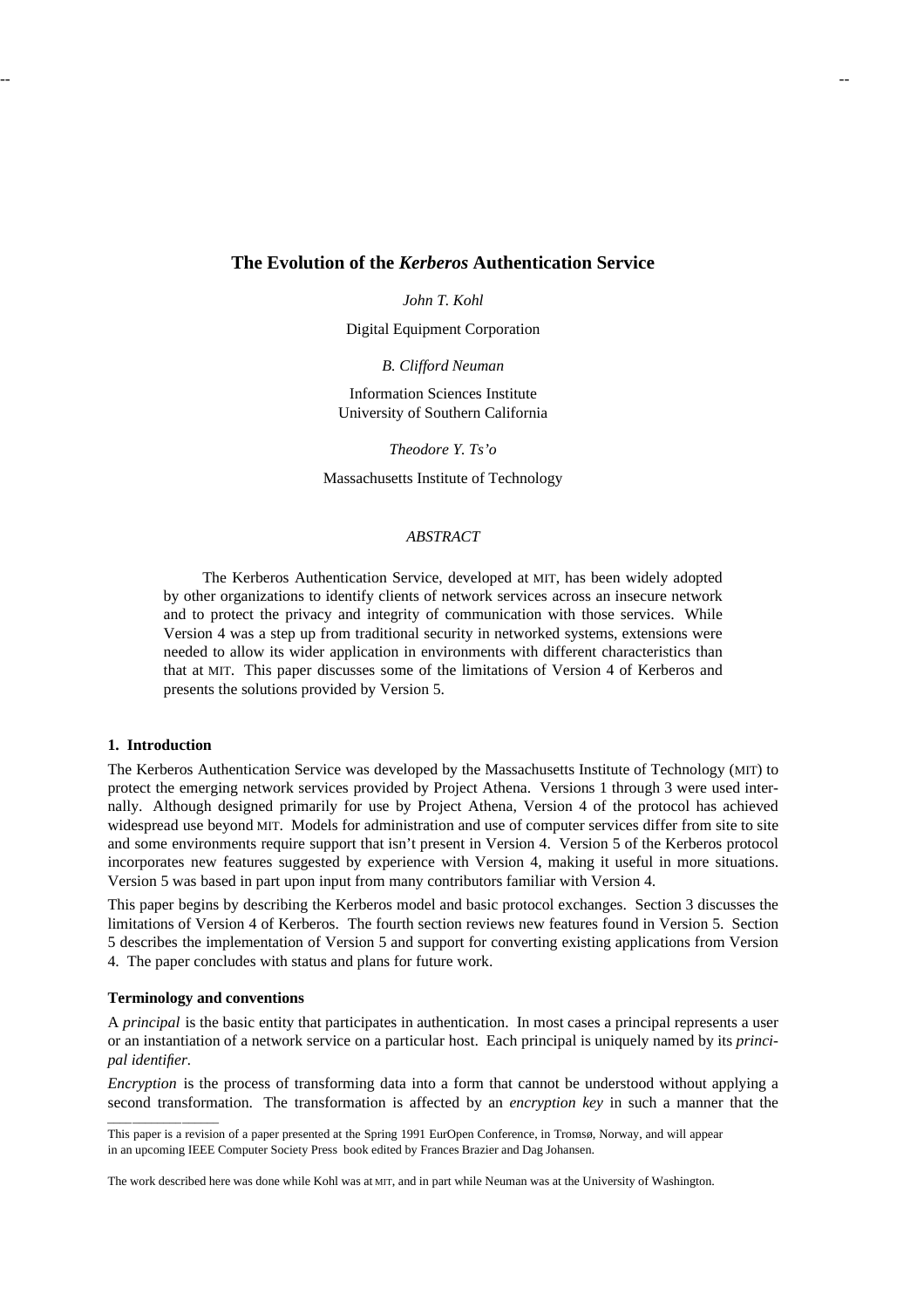second transformation can only be applied by someone in possession of the corresponding *decryption key.*

A *secret-key cryptosystem* such as that defined by the Data Encryption Standard (DES) [FIPS46] uses a single key for both encryption and decryption. Such an encryption key is called a *secret* key.

A *public-key cryptosystem* such as RSA [Riv78] uses different keys for encryption and decryption. One of the keys in the pair can be publicly known while the other must be kept private. These keys are referred to as *public* and *private* keys respectively.

*Plaintext* is a message in its unencrypted form, either before the encryption transformation has been applied, or after the corresponding decryption transformation is complete. *Ciphertext* is the encrypted form of a message, the output of the encryption transformation.

In figures, encryption is denoted by showing the plaintext surrounded by curly braces ({}) followed by a key (K) whose subscript denotes the principals who possess or have access to that key. Thus, "abc" encrypted under c's key is represented as  ${abc}K_c$ .

# **2. The** *Kerberos* **Model**

Kerberos was developed to enable network applications to securely identify their peers. To achieve this, the client (initiating party) conducts a three-party message exchange to prove its identity to the server (the contacted party). The client proves its identity by presenting to the server a *ticket* (shown in figures as  $T<sub>c</sub>$ ) which identifies a principal and establishes a temporary encryption key that may be used to communicate with that principal, and an *authenticator* (shown in figures as A<sub>c,s</sub>) which proves that the client is in possession of the temporary encryption key that was assigned to the principal identified by the ticket. The authenticator prevents an intruder from replaying the same ticket to the server in a future session.

Tickets are issued by a trusted third party *Key Distribution Center* (KDC). The KDC, proposed by Needham and Schroeder [Nee78], is trusted to hold in confidence secret keys known by each client and server on the network (the secret keys are established out-of-band or through an encrypted channel). The key shared with the KDC forms the basis upon which a client or server believes the authenticity of the tickets it receives. A Kerberos ticket is valid for a finite interval called its *lifetime.* When the interval ends, the ticket expires; any later authentication exchanges require a new ticket from the KDC.

Each installation comprises an autonomously administered *realm* and establishes its own KDC. Most currently-operating sites have chosen realm names that parallel their names under the Internet domain name system (e.g. Project Athena's realm is ATHENA.MIT.EDU). Clients in separate realms can authenticate to each other if the administrators of those realms have previously arranged a shared secret.

### **2.1. The initial ticket exchange**

hhhhhhhhhhhhhhhhhh

Figure 1 shows the messages† required for a client to prove its identity to a server. The basic messages are the same for Versions 4 and 5 of Kerberos though the details of the encoding differ. A typical application uses this exchange when it first establishes a connection to a server. Subsequent connections to the same server require only the final message in the exchange (client caching eliminates the need for the first two messages until the ticket expires).

In the first message the client contacts the KDC, identifies itself, presents a nonce (a timestamp or other non-repeating identifier for the request), and requests credentials for use with a particular server.

Upon receipt of the message the KDC selects a random encryption key  $K_{c,s}$ , called the *session key*, and generates the requested ticket. The ticket identifies the client, specifies the session key  $K_c$ , lists the start and expiration times, and is encrypted in the key  $K_s$  shared by the KDC and the server. Because the ticket is encrypted in a key known only by the KDC and the server, nobody else can read it or change the identity of the client specified within it. The KDC next assembles a response, the second message, which it sends to the client. The response includes the session key, the nonce, and the ticket. The session key and nonce are encrypted with the client's secret key  $K_c$  (in Version 4 all fields are encrypted in  $K_c$ ).

<sup>†</sup> For clarity, the figures show a simplified version of the messages. Other message fields present in the actual messages are less relevant to the present discussion.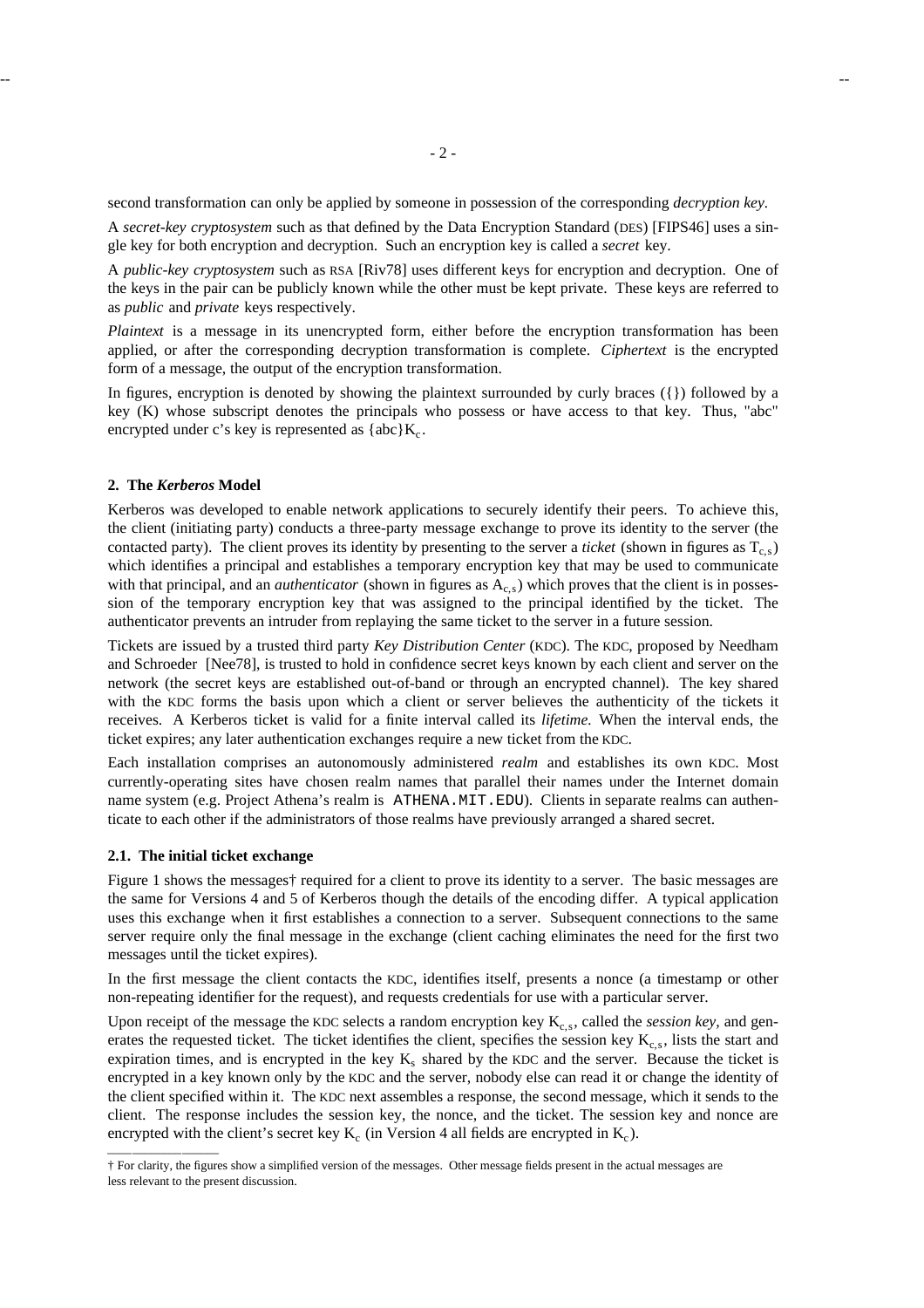

**1.** Client  $\rightarrow$  KDC: c, s, n **2.** KDC  $\rightarrow$  Client: { $K_{c,s}$ , n} $K_c$ , { $T_{c,s}$ } $K_s$ **3.** Client  $\rightarrow$  Server: { $A_c$ } $K_{c,s}$  , { $T_{c,s}$ } $K_s$ 

(In version 4, message 2 is  $\{K_{c,s}, n, \{T_{c,s}\}\,K_s\}K_c$ )

**Figure 1:** *Getting and using an Initial Ticket*

Upon receiving the response the client decrypts it using its secret key (usually derived from a password). After checking the nonce, the client caches the ticket and associated session key for future use.

In the third message the client presents the ticket and a freshly-generated authenticator to the server. The authenticator contains a timestamp and is encrypted in the session key  $K_{c,s}$ . Upon receipt the server decrypts the ticket using the key it shares with the KDC (this key is kept in secure storage on the server's host) and extracts the identity of the client and the session key  $K_{c,s}$ . To verify the identity of the client, the sever decrypts the authenticator (using the session key  $K<sub>c,s</sub>$  from the ticket) and verifies that the timestamp is current.

Successful verification of the authenticator proves that the client possesses the session key  $K_{c,s}$ , which it only could have obtained if it were able to decrypt the response from the KDC. Since the response from the KDC was encrypted in  $K_c$ , the key of the user named in the ticket, the server may reasonably be assured that identity of the client is in fact the principal named in the ticket.

If the client requests mutual authentication from the server, the server responds with a fresh message encrypted using the session key. This proves to the client that the server possesses the session key, which it could only have obtained if it was able to decrypt the ticket. Since the ticket is encrypted in a key known only by the KDC and the server, the response proves the identity of the server.

For greater detail on the messages in Version 4 of Kerberos the reader is referred to [Ste88] and [Mil87]. Details about Version 5 can be found in [Koh92].

### **2.2. The additional ticket exchange**

To reduce the risk of exposure of the client's secret key  $K_c$  and to make the use of Kerberos more transparent to the user, the exchange above is used primarily to obtain a ticket for a special *ticket-granting server* (TGS). The client erases its copy of the client's secret key once this ticket-granting ticket (TGT) has been obtained,

The TGS is logically distinct from the KDC which provides the initial ticket service, but the TGS runs on the same host and has access to the same database of clients and keys used by the KDC (see Figure 2). A client presents its TGT (along with other request data) to the TGS as it would present it to any other server (in an application request); the TGS verifies the ticket, authenticator, and accompanying request, and replies with a ticket for a new server. The protected part of the reply is encrypted with the session key from the TGT, so the client need not retain the original secret key  $K_c$  to decrypt and use this reply. The client then uses these new credentials as before to authenticate itself to the server, and perhaps to verify the identity of the server.

Once the authentication is established, the client and server share a common session key  $K_{c,s}$ , which has never been transmitted over the network without being encrypted. They may use this key to protect subsequent messages from disclosure or modification. Kerberos provides message formats which an application may generate as needed to assure the integrity or both the integrity and privacy of a message.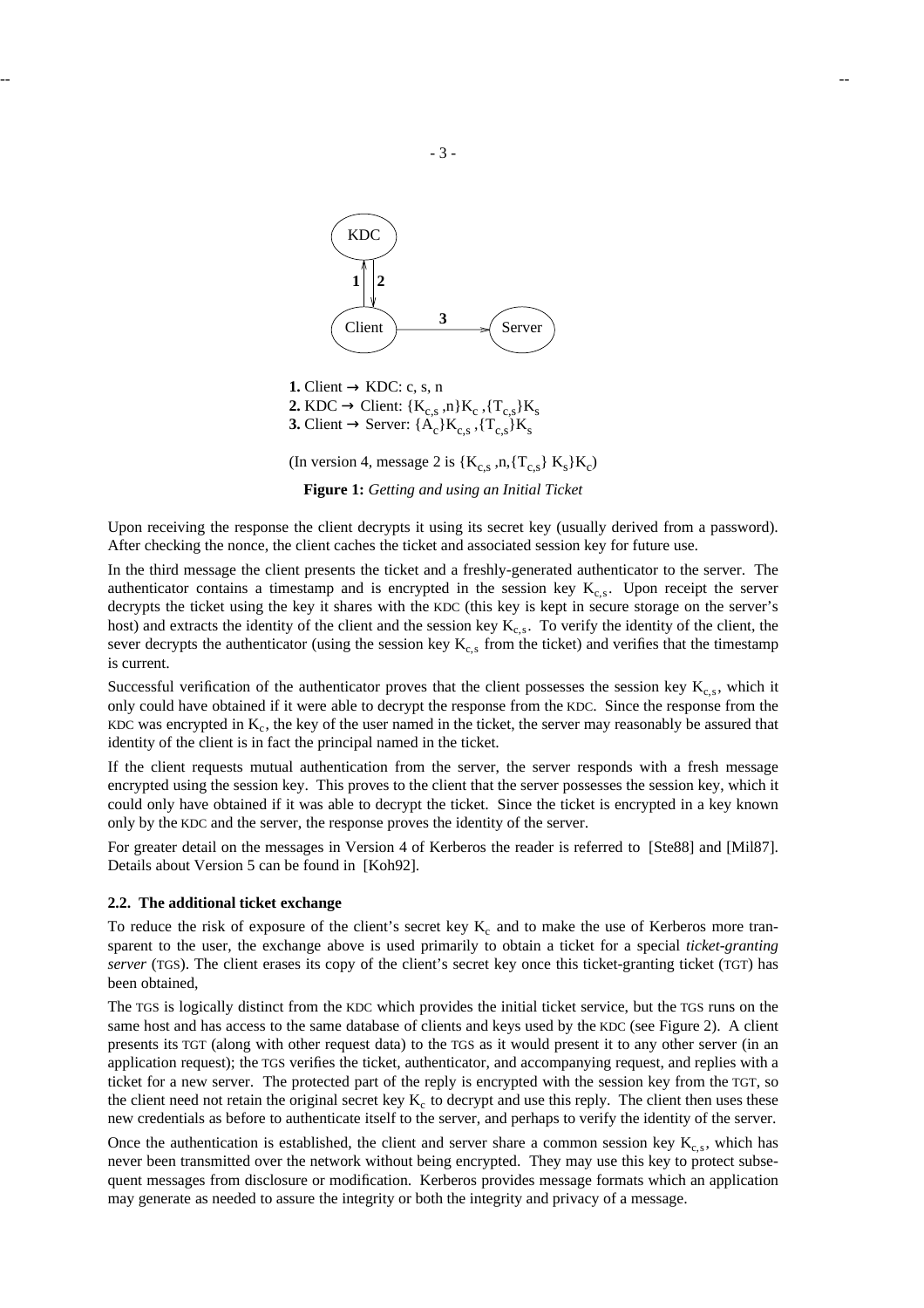

**1.** Client  $\rightarrow$  KDC: c, tgs, n **2.** KDC  $\rightarrow$  Client: { $K_{c,tgs}$ , n} $K_c$ , { $T_{c,tgs}$ } $K_{tgs}$ **3.** Client  $\rightarrow$  TGS: {A<sub>c</sub>}K<sub>c,tgs</sub>, {T<sub>c,tgs</sub>}K<sub>tgs</sub>, s, n **4.** TGS  $\rightarrow$  Client: { $K_{c,s}$ ,n} $K_{c,tgs}$ , { $T_{c,s}$ } $K_s$ **5.** Client  $\rightarrow$  Server: { $A_c$ } $K_{c,s}$ , { $T_{c,s}$ } $K_s$ 

(In version 4, message 2 is  $\{K_{c,tgs}, n, \{T_{c,tgs}\}K_{tgs}\}K_c$ , and message **4** is  $\{K_{c,s}, n, \{T_{c,s}\}K_s\}K_{c, \text{tgs}}\}$ 

**Figure 2:** *Getting a service ticket*

#### **3. Limitations of Version 4**

Version 4 of Kerberos is in widespread use, but some sites require functionality that it doesn't provide, while others have a computing environment or administrative procedures that differ from that at MIT. As a result, work on Kerberos Version 5 commenced in 1989, fueled by discussions with Version 4 users and administrators about their experiences with the protocol and MIT's implementation.

# **3.1. Environmental shortcomings**

Kerberos Version 4 was targeted primarily for Project Athena [Cha90], and as such in some areas it makes assumptions and takes approaches that are not appropriate universally:

- **Encryption system dependence:** The Version 4 protocol uses only the Data Encryption Standard (DES) to encrypt messages. The export of DES from the USA is restricted by the U.S. Government, making truly widespread use of Version 4 difficult.
- **Internet protocol dependence:** Version 4 requires the use of Internet Protocol (IP) addresses, which makes it unsuitable for some environments.
- **Message byte ordering:** Version 4 uses a "receiver makes right" philosophy for encoding multi-byte values in network messages, where the sending host encodes the value in its own natural byte order and the receiver must convert this byte order to its own native order. While this makes communication between two hosts with the same byte order simple, it does not follow established conventions and will preclude interoperability of a machine with an unusual byte order not understood by the receiver.
- **Ticket lifetimes:** The valid life of a ticket in Version 4 is encoded by a UNIX timestamp issue date and an 8-bit lifetime quantity in units of five minutes, resulting in a maximum lifetime of 21<sup>1</sup> ⁄<sup>4</sup> hours. Some environments require longer lifetimes for proper operation (e.g. a long-running simulation which requires valid Kerberos credentials during its entire execution).
- **Authentication forwarding:** Version 4 has no provision for allowing credentials issued to a client on one host to be forwarded to some other host and used by another client. Support for this might be useful if an intermediate server needs to access some resource with the rights of the client (e.g. a print server needs access to the file server to retrieve a client's file for printing), or if a user logs into another host on the network and wishes to pursue activities there with the privileges and authentication available on the originating host.

**Principal naming:** In Version 4, principals are named with three components: name, instance, and realm,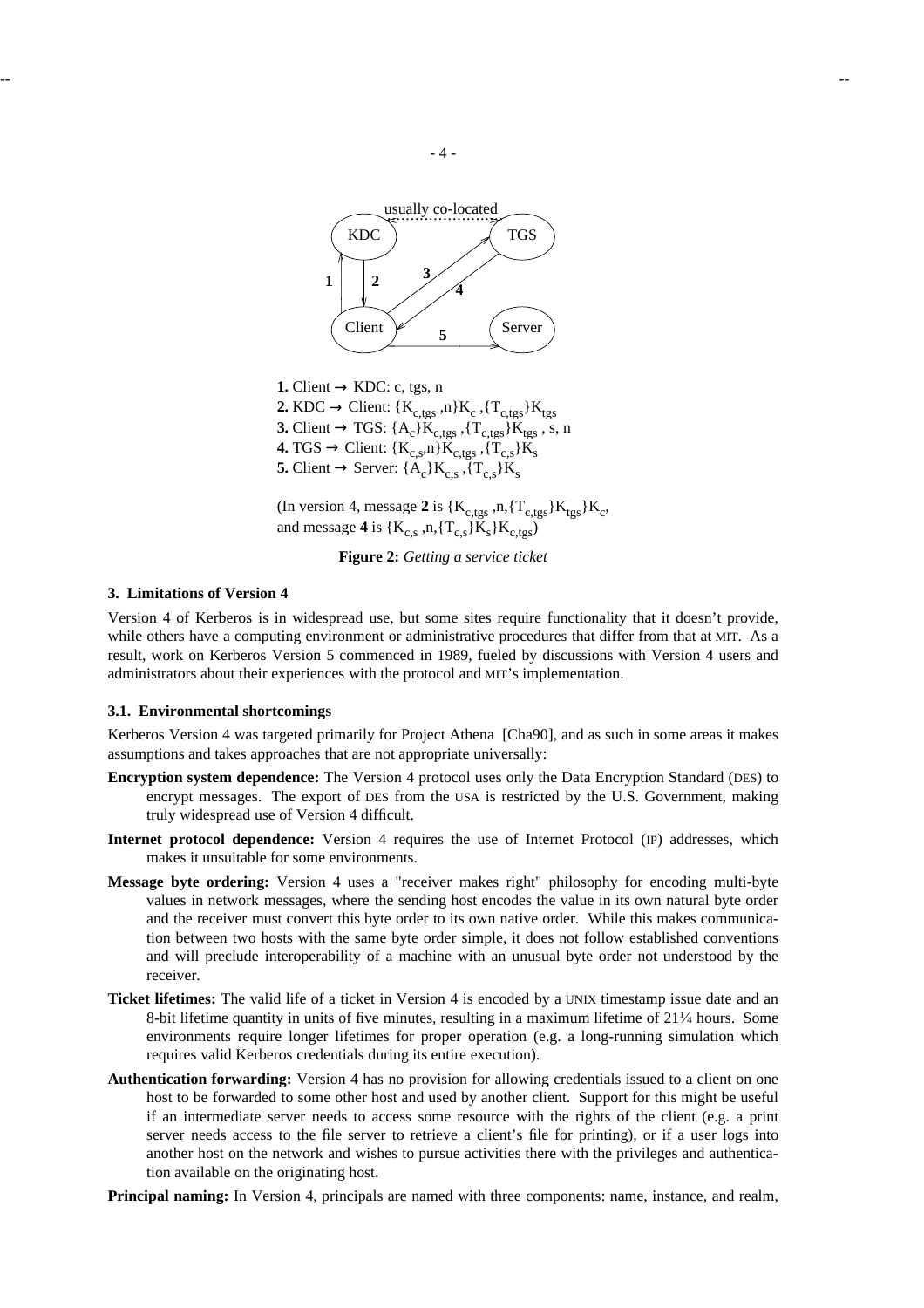each of which may be up to 39 characters long. These sizes are too short for some applications and installation environments. In addition, due to implementation-imposed conventions the normal character set allowed for the name portion excludes the period (.), which is used in account names on some systems. These same conventions dictate that the account name match the name portion of the principal identifier, which is unacceptable in situations where Kerberos is being installed in an existing network with non-unique account names.

**Inter-realm authentication:** Version 4 provides cooperation between authentication realms by allowing each pair of cooperating realms to exchange an encryption key to be used as a secondary key for the ticket-granting service. A client can obtain tickets for services from a foreign realm's KDC by first obtaining a ticket-granting ticket for the foreign realm from its local KDC and then using that TGT to obtain tickets for the foreign application server (see Figure 3). This pair-wise key exchange makes inter-realm ticket requests and verification easy to implement, but requires  $O(n^2)$  key exchanges to interconnect  $n$  realms (see Figure 4). Even with only a few cooperating realms, the assignment and management of the inter-realm keys is an expansive task.

#### **3.2. Technical deficiencies**

In addition to the environmental problems, there are some technical deficiencies in Version 4 and its implementation. Bellovin and Merritt [Bel90] provide detailed analyses of some of these issues.

- **Double Encryption:** As shown in Figure 1, the ticket issued by the Kerberos server in Version 4 is encrypted twice when transmitted to the client, and only once when sent to the application server. There is no need to encrypt it in the message from the KDC to the client, and doing so can be wasteful of processing time if encryption is computationally intensive (as will be the case for most softwarebased encryption implementations; see [Mer90] for discussion of fast software-based encryption methods).
- **PCBC encryption:** Kerberos Version 4 uses a non-standard mode of DES to encrypt its messages. FIPS 81 [FIPS81] describes the normal cipher-block-chaining (CBC) mode of DES. Version 4 uses a modified Version called plain- and cipher-block-chaining mode (PCBC). This mode was an attempt to provide data encryption and integrity protection in one operation. Unfortunately, it allows an intruder to modify a message with a special block-exchange attack which may not be detected by the recipient [Koh89].



- **1.** Client  $\rightarrow$  TGS<sub>local</sub>: {A<sub>c</sub>}K<sub>c,tgs</sub> ,{T<sub>c,tgs</sub>}K<sub>tgs</sub>, tgs<sub>rem</sub>
- **2.** TGS<sub>local</sub>  $\rightarrow$  Client: { $K_{c,tgs_{rem}}$ } $K_{c,tgs}$  ,{ $T_{c,tgs_{rem}}$ } $K_{tgs_{rem}}$
- **3.** Client  $\rightarrow$  TGS<sub>remote</sub>: { $A_c$ } $K_{c,tgs_{rem}}$ , { $T_{c,tgs_{rem}}$ } $K_{tgs_{rem}}$ , s<sub>rem</sub>
- **4.** TGS<sub>remote</sub> → Client: {K<sub>c,Srem</sub>}K<sub>c,tgs<sub>rem</sub>,{T<sub>c,Srem</sub>}K<sub>srem</sub><br>5. Client → Server<sub>remote</sub>: {A<sub>c</sub>}K<sub>c,Srem</sub>,{T<sub>c,Srem</sub>}K<sub>srem</sub></sub>
- 
- (In version 4, message 2 is  $\{K_{c,tgs_{rem}}, \{T_{c,tgs_{rem}}\}K_{tgs_{rem}}\}K_{c,tgs}$ and message **4** is  $\{K_{c,s_{\text{rem}}}, \{T_{c,s_{\text{rem}}}\}\}K_{s_{\text{rem}}}$ ,  $\{K_{c,\text{tgs}_{\text{rem}}}\}$

**Figure 3:** *Getting a foreign realm service ticket*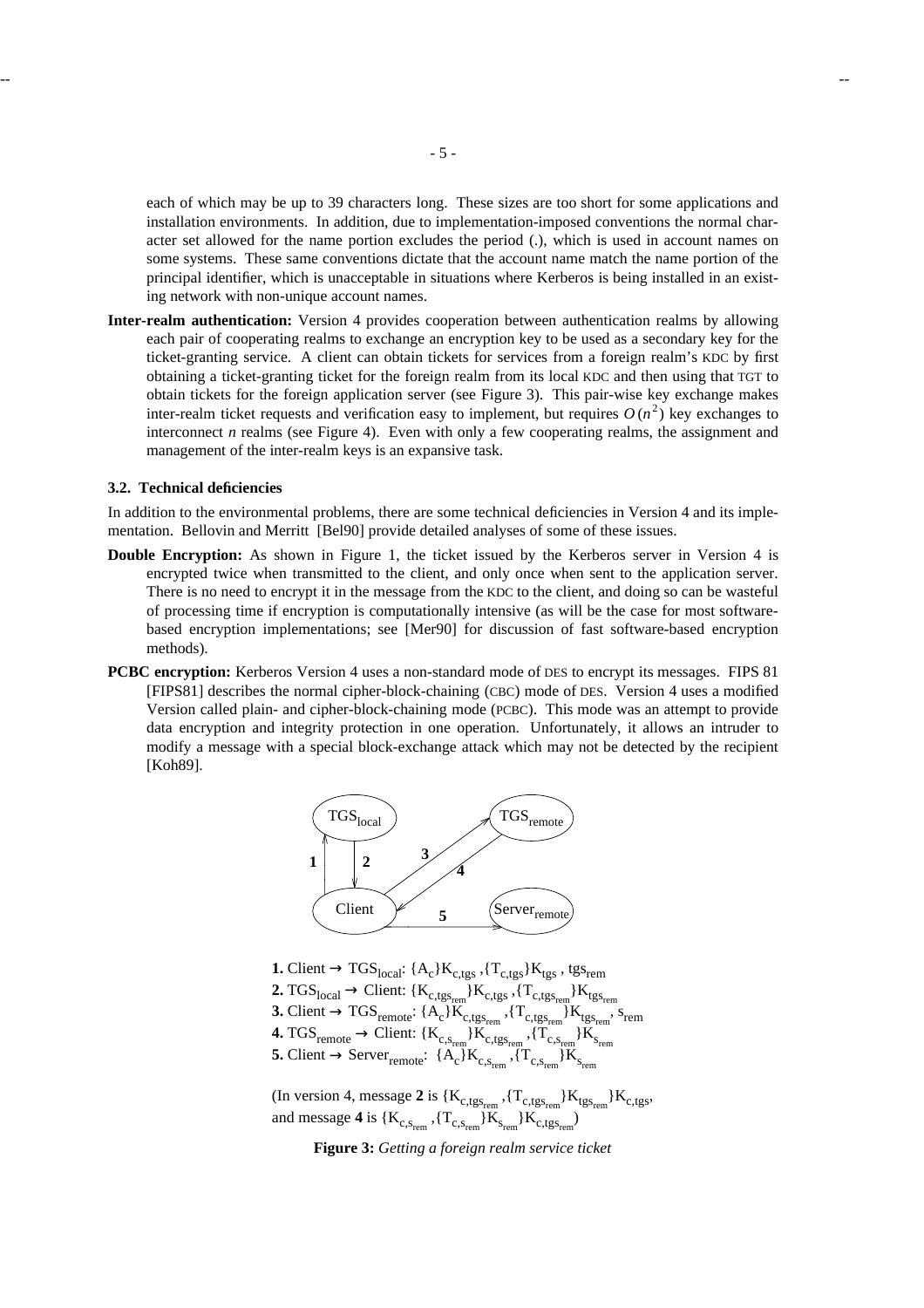

**Figure 4:** *Version 4 realm interconnections*

- **Authenticators and replay detection:** Kerberos Version 4 uses an encrypted timestamp to verify the freshness of messages and prevent an intruder from staging a successful replay attack. If an authenticator (which contains the timestamp) is out of date or is being replayed, the application server rejects the authentication. However, maintaining a list of unexpired authenticators which have already been presented to a service can be hard to implement properly (and indeed is not implemented in the Version 4 implementation distributed by MIT).
- **Password attacks:** The initial exchange with the Kerberos server encrypts the response with a client's secret key, which in the case of a user is algorithmically derived from a password. An intruder is able to record an exchange of this sort and, without alerting any system administrators, attempt to discover the user's password by decrypting the response with each password guess. Since the response from the Kerberos server includes verifiable plaintext [Lom89], the intruder can try as many passwords as are available and will know when the proper password has been found (the decrypted response will make sense).
- **Session keys:** Each ticket issued by the KDC contains a key specific to that ticket, called a session key, which may be used by the client and server to protect their communications once authentication has been established. However, since many clients use a ticket multiple times during a user's session, it may be possible for an intruder to replay messages from a previous connection to clients or servers which do not properly protect themselves (again, MIT's Version 4 implementation does not fully implement this protection for the KRB\_SAFE and KRB\_PRIV messages). Additionally, there are situations in which a client wishes to share a session key with several servers. This requires special nonstandard application negotiations in Version 4.
- **Cryptographic checksum:** The cryptographic checksum (sometimes called a message authentication code or hash or digest function) used in Version 4 is based on the quadratic algorithm described in [Jue85]. The MIT implementation does not perform this function as described; the suitability of the modified version as a cryptographic checksum function is unknown.

### **4. Changes for Version 5**

Version 5 of the protocol has evolved over the past two years based on implementation experience and discussions within the community of Kerberos users. Its final specification has reached closure, and a description of the protocol is available [Koh92]. Version 5 addresses the concerns described above and provides additional functionality.

### **4.1. Changes between Versions 4 and 5**

#### **Use of encryption**

To improve modularity and ease export-regulation considerations for Version 5, the use of encryption has been separated into distinct software modules which can be replaced or removed by the programmer as needed. When encryption is used in a protocol message, the ciphertext is tagged with a type identifier so that the recipient can identify the appropriate decryption algorithm necessary to interpret the message.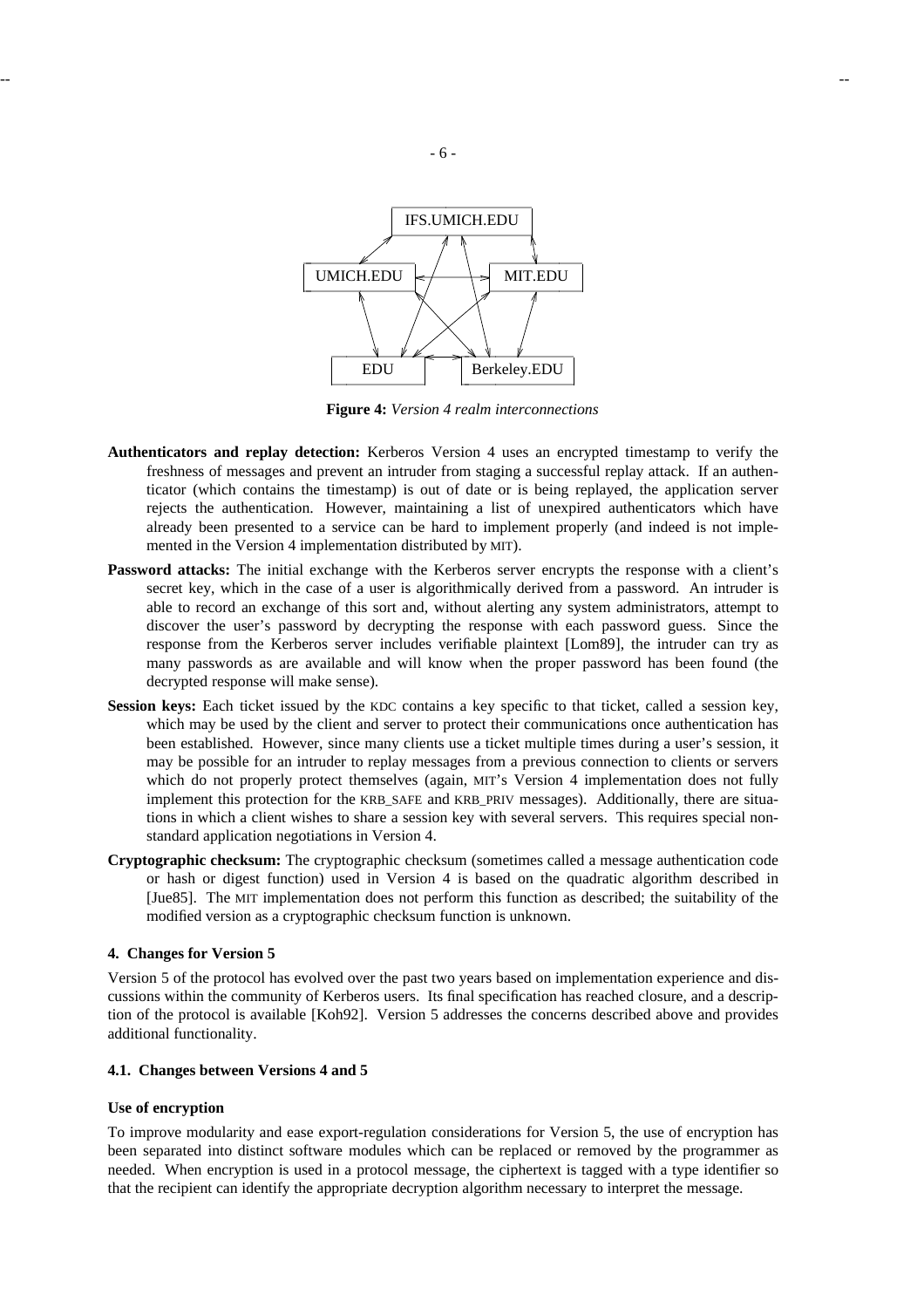Encryption keys are also tagged with a type and length when they appear in messages. Since it is conceivable to use the same key type in multiple encryption systems (e.g. different variations on DES encryption), the key type may not map one-to-one to the encryption type.

Each encryption algorithm is responsible for providing sufficient integrity protection for the plaintext so that the receiver can verify that the ciphertext was not altered in transit. If the algorithm does not have such properties, it can be augmented by including a checksum in the plaintext before encryption. By doing this, we can discard the PCBC DES mode, and use the standard CBC mode with an embedded checksum over the plaintext. It is important to consider the effects of chosen plaintext attacks when analyzing the message integrity properties of candidate encryption algorithms. Some potential weaknesses were found with encryption and checksum methods in initial drafts of the Version 5 protocol [Stu92]. These weaknesses were corrected in subsequent revisions.

# **Network addresses**

When network addresses appear in protocol messages, they are similarly tagged with a type and length field so the recipient can interpret them properly. If a host supports multiple network protocols or has multiple addresses of a single type, all types and all addresses can be provided in a ticket.

#### **Message encoding**

Network messages in Version 5 are described using the Abstract Syntax Notation One (ASN.1) syntax [ISO8824] and encoded according to the basic encoding rules [ISO8825]. This avoids the problem of independently specifying the encoding for multi-byte quantities as was done in Version 4. It makes the protocol description look quite different from Version 4, but it is primarily the presentation of the message fields that changes; the essence of the Kerberos Version 4 protocol remains.

#### **Ticket changes**

The Kerberos Version 5 ticket has an expanded format to accommodate the required changes from the Version 4 ticket. It is split into two parts, one encrypted and the other plaintext. The server's name in the ticket is plaintext since a server with multiple identities, e.g. an inter-realm TGS, may need the name to select a key with which to decrypt the the remainder of the ticket (the name of the server is bookkeeping information only and its protection is not necessary for secure authentication). Everything else remains encrypted. The ticket lifetime is encoded as a starting time and an expiration time (rather than a specific lifetime field), affording nearly limitless ticket lifetimes. The new ticket also contains a new flags field and other new fields used to enable the new features described later.

#### **Naming principals**

Principal identifiers are multi-component names in Kerberos Version 5. The identifier is encoded in two parts, the realm and the remainder of the name. The realm is separate to facilitate easy implementation of realm-traversal routines and realm-sensitive access checks. The remainder of the name is a sequence of however many components are needed to name the principal. The realm and each component of the remainder are encoded as separate ASN.1 GeneralStrings, so there are few practical restrictions on the characters available for principal names.



**Figure 5:** *A Version 5 hierarchy of realms*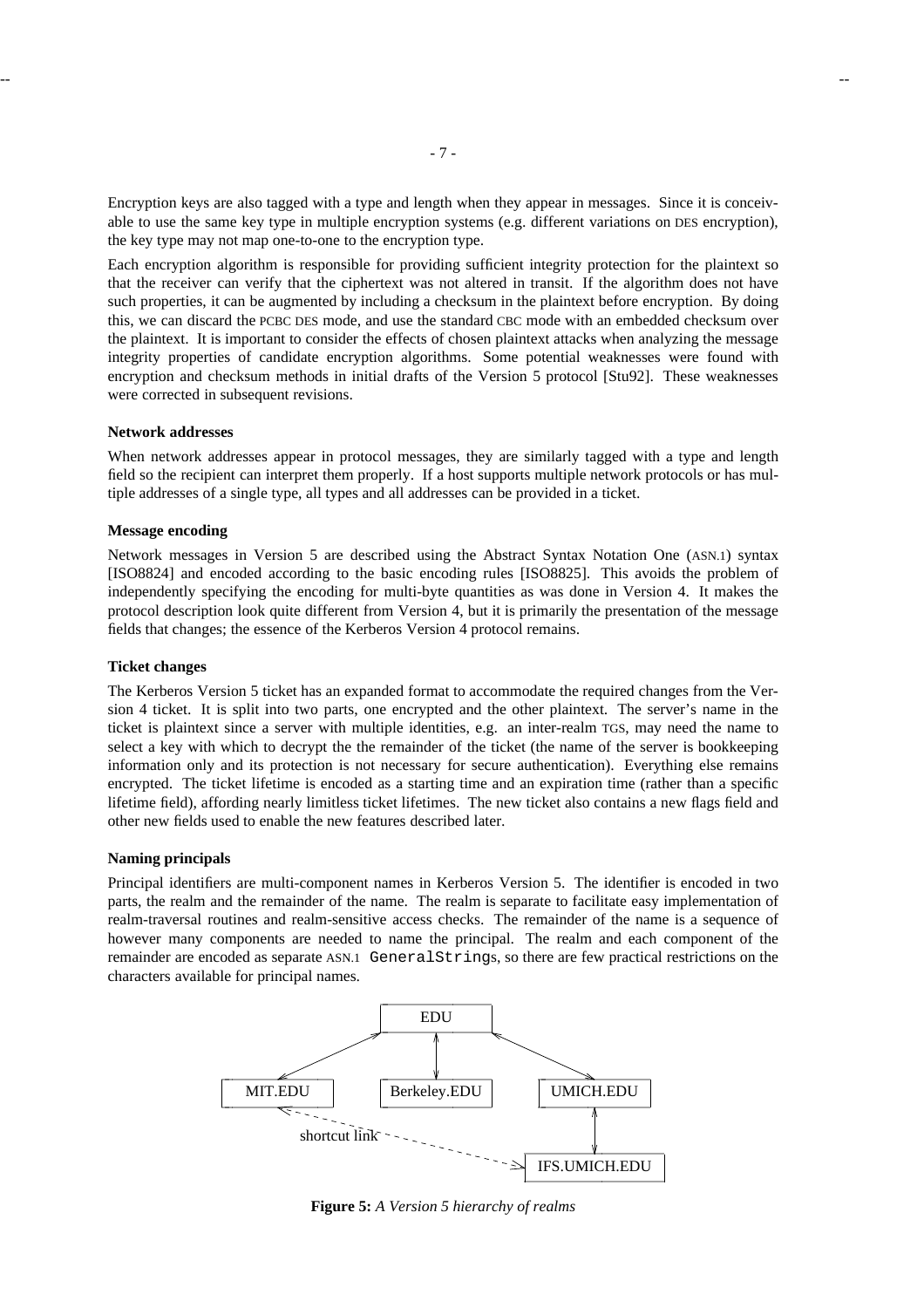#### **Inter-realm support**

In Version 5, Kerberos realms cooperate through a hierarchy based on the name of the realm (see Figure 5). A source realm is interoperable with a destination realm if it shares an inter-realm key directly with the destination realm, or if it shares a key with an intermediate realm that is itself interoperable with the destination realm. Each realm exchanges a different pair of inter-realm keys with its parent node and each child. These keys are used in a common encryption system to obtain tickets for each successive realm along the path. This arrangement reduces the number of key exchanges to  $O(\log(n))$ .

When an application needs to contact a server in a foreign realm, it "walks" up and down the tree toward the destination realm, contacting each realm's KDC in turn, asking for a ticket-granting ticket to the foreign realm. In most cases, the KDC will issue a ticket for the next node in the proper direction on the tree. If a realm has established a "shortcut" spanning link with some realm further in the path, it issues a ticketgranting ticket for that realm instead. This way every realm can interoperate, and heavily-traveled paths can be optimized with a direct link.

When a ticket for the end service is finally issued, it will contain an enumeration of all the realms consulted in the process of requesting the ticket. An application server which applies strict authorization rules is permitted to reject authentication which passes through certain untrusted realms.

### **4.2. New protocol features in Version 5**

In addition to the changes discussed above, several new features are supported in Version 5.

### **Tickets**

Version 5 tickets contain several additional timestamps and a flags field. These changes allow greater flexibility in the use of tickets than was available in Version 4.

Each ticket issued by the KDC using the initial ticket exchange is flagged as such. This allows servers such as a password changing server to require that a client present a ticket obtained by direct use of the client's secret key  $K_c$  instead of one obtained using a TGT. Such a requirement prevents an attacker from walking up to an unattended but logged in workstation and changing another user's password.

Tickets may be issued as renewable tickets with two expiration times, one for a time in the near future, and one later. The ticket expires as usual at the earlier time, but if it is presented to the KDC in a renewal request before this earlier expiration time, a replacement ticket is returned which is valid for an additional period of time. The KDC will not renew a ticket beyond the second expiration indicated in the ticket. This mechanism has the advantage that although the credentials can be used for long periods of time, the KDC may refuse to renew tickets which are reported as stolen and thereby thwart their continued use.

A similar mechanism is available to assist authentication during batch processing. A ticket issued as postdated and invalid will not be valid until its post-dated starting time passes and it is replaced with a validated ticket. The client validates the ticket by presenting it to the KDC as described above for renewable tickets.

Authentication forwarding can be implemented by contacting the KDC with the additional ticket exchange and requesting a ticket valid for a different set of addresses than the TGT used in the request. The KDC will not issue such tickets unless the presented TGT has a flag set indicating that this is a permissible use of the ticket. When the entity on the remote host is granted only limited rights to use the authentication, the forwarded credentials are referred to as a *proxy* (after the proxy used in legal and financial affairs). Proxies are handled similarly to forwarded tickets, except that new proxy tickets will not be issued for a ticketgranting service; they will only be issued for application server tickets.

In certain situations, an application server (such as an X Window System server) will not have reliable, protected access to an encryption key necessary for normal participation as a server in the authentication exchanges. In such cases, if the server has access to a user's ticket-granting ticket and associated session key (which in the case of single-user workstations may well be the case), it can send this ticket-granting ticket to the client, who presents it and the user's own ticket-granting ticket to the KDC. The KDC then issues a ticket encrypted in the session key from the server's ticket-granting ticket; the application server has the proper key to decrypt and process this ticket. The details of such an exchange are presented in [Dav90].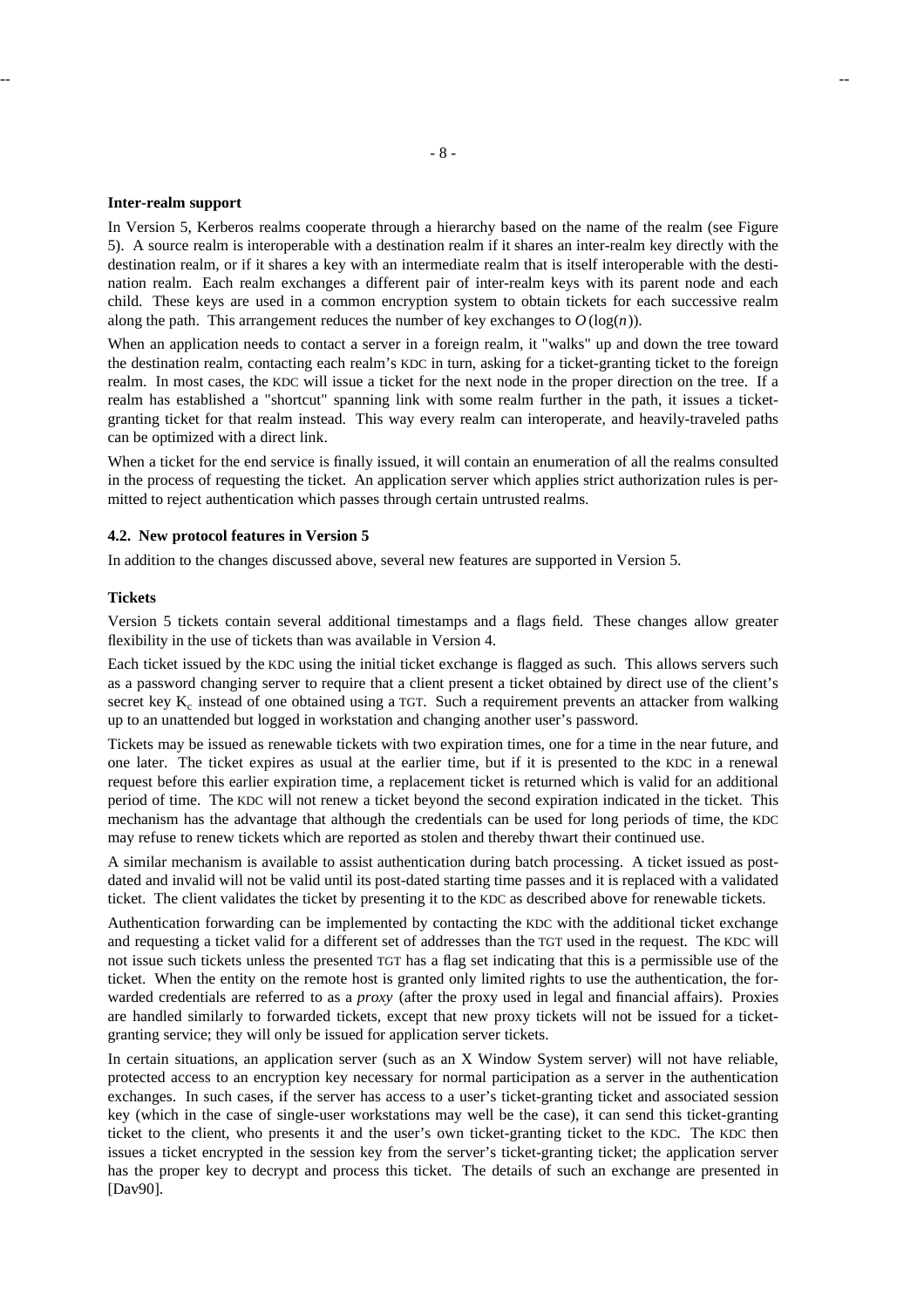#### -- --

### **Authorization data**

Kerberos is concerned primarily with authentication; it is not directly concerned with the related security functions of authorization and accounting. To support the implementation of these related functions by other services, Version 5 of Kerberos provides a mechanism for the tamper-proof transmission of authorization and accounting information as part of a ticket. This information takes the form of restrictions on the use of a ticket. The encoding of each restriction is not a concern of the Kerberos protocol, but is instead defined by the authorization or accounting mechanism in use. Restrictions are carried in the *authorization data* field of the ticket.

When a ticket is requested, restrictions are sent to the KDC where they are inserted into the ticket, encrypted, and thus protected from tampering. In the protocol's most general form, a client may request that the KDC include or add such data to a new ticket. The KDC does not remove any authorization data from a ticket; the TGS always copies it from the TGT into the new ticket, and then adds any requested additional authorization data. Upon decryption of a ticket, the authorization data is available to the application server. While Kerberos makes no interpretation of the data, the application server is expected to use the authorization data to appropriately restrict the client's access to its resources.

Among other uses, the *authorization data* field can be used in a proxy ticket to create a capability. The client requesting the proxy from the KDC specifies any authorization restrictions in the authorization data, then securely transmits the proxy and session key to another party, which uses the ticket to obtain limited service from an application server. Neuman [Neu91] discusses possible uses of the *authorization data* field in detail.

The Open Software Foundation's Distributed Computing Environment uses the *authorization data* field for the generation of privilege attribute certificates (PACs). Privilege information is maintained by a privilege server. When a PAC is requested by a client the privilege server requests a Kerberos ticket identifying the privilege server itself, but restricting the groups to which the client belongs and specifying a DCE specific user ID. The ticket is then returned to the client which uses it to assert its DCE user ID and prove membership in the listed groups. In essence, the privilege server grants the client a proxy authorizing the client to act as the privilege server to assert the listed DCE user ID and membership in the listed groups. If the ticket did not include restrictions, it would indicate that the client was the privilege server, allowing the client to assert any user ID and membership in any group.

#### **Pre-authentication data**

In an effort to complicate the theft of passwords, the Kerberos Version 5 protocol provides fields in the initial- and additional-ticket exchanges to support password alternatives such as hand-held authenticators (devices which have internal circuitry used to generate a continually changing password). In the initial ticket exchange, these fields can be used to alter the key  $K_c$  in which the reply is encrypted. This makes a stolen password useless since fresh information from a physical device is needed to decrypt a response. The field can also be used to prove the client's identity to the KDC before any ticket is issued. Doing this makes it a little more difficult for an attacker to obtain a message that can be used to verify password guesses.

This pre-authentication data field is used by the client in the additional ticket exchange to pass the ticketgranting ticket to the KDC; since it is a variable-length array, other values may be sent in the additionalticket exchange.

#### **Subsession key negotiation**

Tickets are cached by clients for later use. To avoid problems caused by the reuse of a ticket's session key across multiple connections, a server and client can cooperate to choose a new *subsession key* which is used to protect a single connection. This subsession key is discarded once the connection is closed.

Negotiation of subsession keys allows an application to protect the privacy of messages broadcast to several recipients. The application can individually negotiate with each recipient to use a common subsession key before beginning the broadcasts.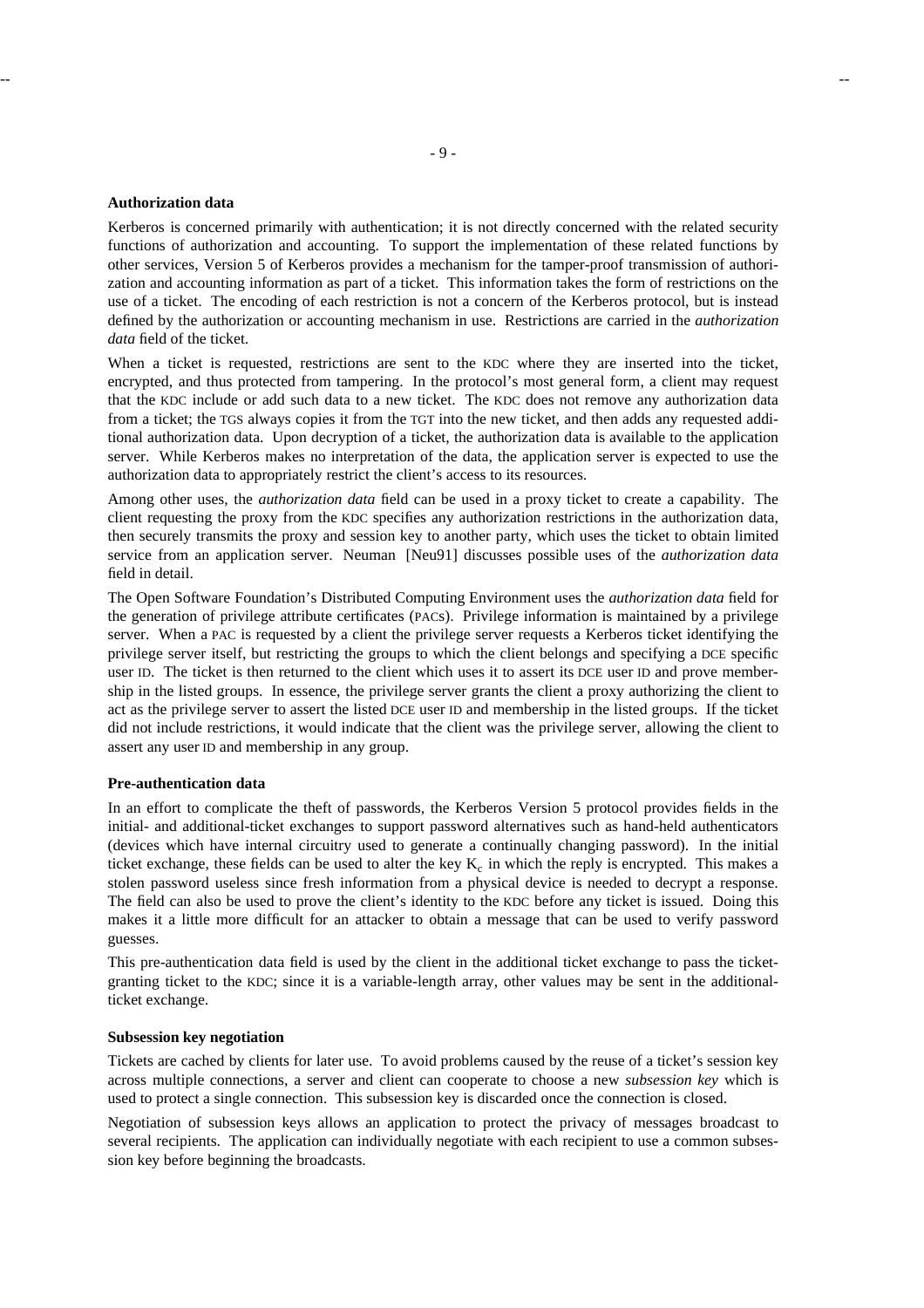### **Sequence numbers**

Kerberos provides two message formats for applications to protect their communications. The KRB\_SAFE message uses a cryptographic checksum to insure data integrity. The KRB\_PRIV message uses encryption to insure integrity and privacy. In Version 4 these messages included as control information a timestamp and the sender's network address. With Version 5, an application may elect to use a timestamp (as before) or a sequence number. If the timestamp is used, the receiver must record the known timestamps to avoid replay attacks; if a sequence number is used the receiver must verify that the messages arrive in the proper order without gaps. There are situations where one choice makes applications simpler (or even possible) to implement; see the discussions in [Koh92].

### **5. Implementation features**

# **5.1. The base implementation**

The MIT implementation of the Version 5 protocols is composed of several run-time libraries with which a program may link. The core library functions will probably be used by all applications; other libraries or subsystems may be replaced or omitted as needed by an application programmer. All code is currently written in "C."

- **The base functions:** The core Kerberos library contains the routines which assemble, disassemble and interpret the network messages. This includes ASN.1 encoding and decoding functions which convert from a machine's native format to the network encoding (currently based on the ISODE package, but another ASN.1 support package may be substituted), routines which verify that requests are answered as expected, and routines to determine which messages are necessary. This core set of routines calls out to the remaining portions of the library as required. A programmer may replace those portions at certain specified interfaces.
- **Encryption routines:** Since multiple encryption types may be in use simultaneously, the core functions call encryption routines through a function table which has entries provided by each encryption system implementation. The core library provides a default cryptosystem table, initialized to list the known encryption types. A programmer may load his own cryptosystem table to replace the default table and avoid linking with the default encryption libraries.

In an attempt to alleviate some possible export restrictions, MIT's implementation distributes its encryption systems separately from the remainder of the system. Only DES is currently available from MIT.

**Checksum routines:** In a similar fashion to the encryption routines, the core routines call any needed checksum functions through a function table, and compute any necessary sizes based on the information in the table. Certain applications of checksum technology require that the checksum have certain properties. The table entry indicates whether the checksum is keyed (its algorithm is perturbed by an encryption key which cannot be discovered with knowledge only of the algorithm and the checksummed text) and whether the checksum is collision proof (it is computationally infeasible to discover a different checksum text which has the same checksum). The core library provides a replaceable default checksum table.

Four checksums are currently available from MIT: the CRC-32, which is neither keyed nor collision proof (but it is useful for integrity checks within encryption systems); the DES message authentication code (MAC), which is both keyed and collision proof, and MD4 [Riv92a] and MD5 [Riv92b], both of which are collision proof but not keyed.

**Credentials cache and key table routines:** When clients store tickets and credentials in a cache, the core routines call out through a credentials cache table entry to a separate library module which implements the storing and searching routines for credentials caches. An environment variable can be used to specify the default type and location of a credentials cache, so a user can switch between different types and locations of caches as needed (perhaps to keep the credentials for two roles separate). MIT's implementation provides two credentials cache implementations, one built on C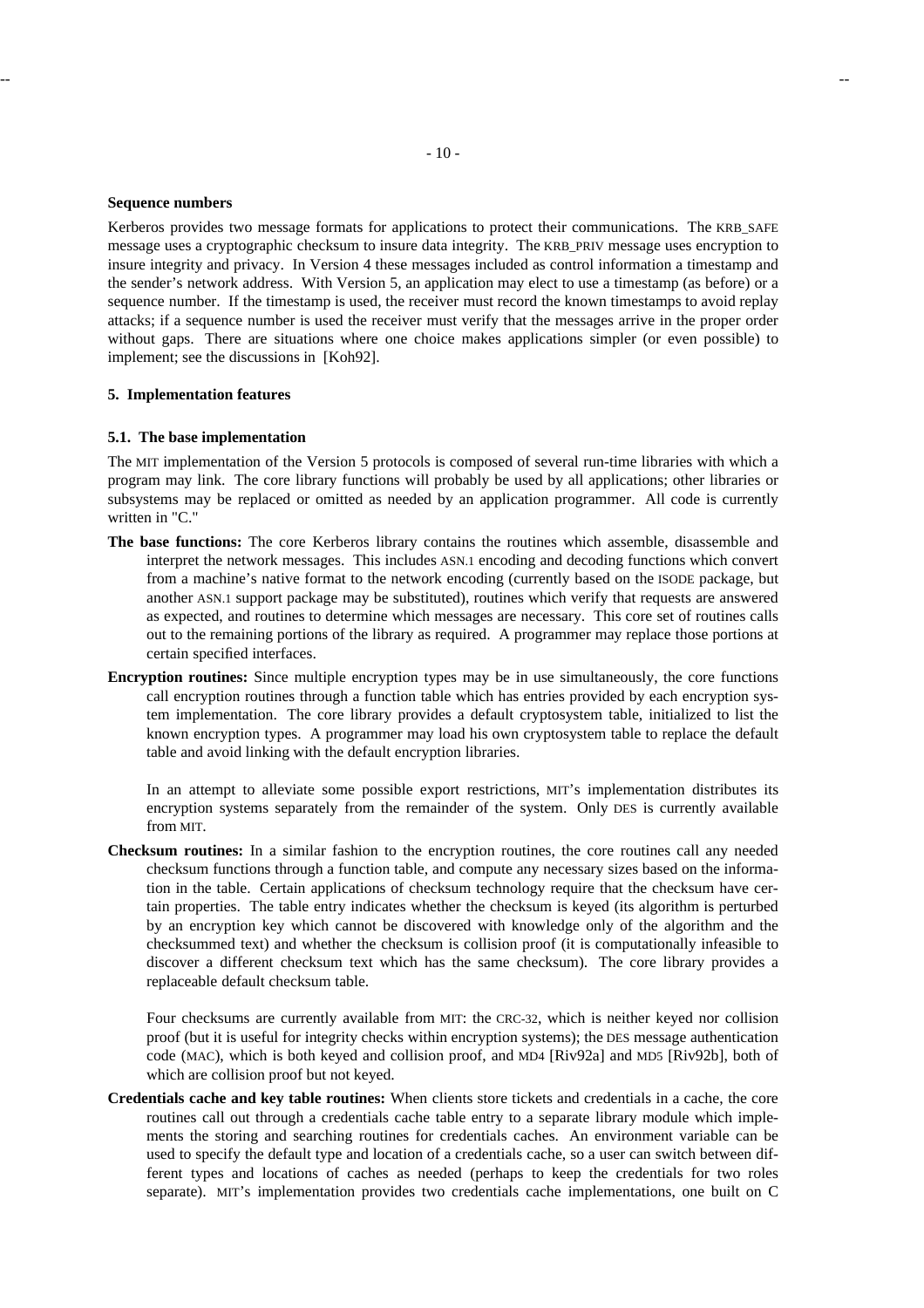"stdio" routines and the other built on UNIX file-descriptor semantics. Other implementations could provide shared-memory or kernel-resident caches.

Servers likewise store their secret keys  $K_s$  in key tables accessed by the core routines through a function table. MIT's implementation provides a key table library built on C "stdio" routines.

- **KDC database support:** All accesses to the KDC's principal database by the KDC and administrative programs are mediated by a database library which can be replaced if needed. MIT's implementation uses the UNIX *dbm* database system. Since *dbm* does not provide any record or database locking, its use is augmented with separate locking code to mediate between writers and readers. Administrative requests (e.g. adding entries, changing keys or passwords) can be handled on-line.
- **Operating system support:** Although it is targeted for UNIX systems, the MIT implementation is careful to access operating system features only from a few well-contained modules. An operating system support library performs all the accesses required by the rest of the code, such as transmitting and receiving network messages, examining configuration files, checking the system's time-of-day, translating from account names to Kerberos names (and *vice versa*), and performing rudimentary account access checks.

### **5.2. User interaction**

If all parts of Kerberos are working properly, users will not normally be aware that Kerberos authentication is in use by their applications. The normal login process obtains and caches an initial ticket-granting ticket, and applications automatically obtain and cache service tickets as required. Only when authentication fails will users become aware of the underlying use of Kerberos.

If users need to refresh tickets (e.g., if they expire), then they can use the *kinit* program, which will get a new ticket-granting ticket after reading a password from the keyboard. Users examine the cached tickets with *klist* and destroy the cache with *kdestroy.*

When principal names need to be displayed to human users, by convention† they are represented as the sequence of name components separated by slashes  $($ ), followed by an at-sign  $($  $)$ , and the realm name. Thus, a principal with two name components userX and role2 in the realm ATHENA.MIT.EDU would be represented as userX/role2@ATHENA.MIT.EDU.

### **Password to key conversion**

hhhhhhhhhhhhhhhhhh

Since users are not good at remembering binary encryption keys, Kerberos provides routines which convert passwords into keys. The algorithm used to convert a password into an encryption key performs a noninvertible transformation, so that an attacker cannot discover a user's password knowing only  $K_c$ . In Version 5, the conversion can be seeded with an additional string (often the realm name) which perturbs the output key, so that a user who is registered in multiple realms and uses the same password in two of those realms will have a different  $K_c$  in each realm. Without this perturbation, an attacker discovering the user's key in one realm could impersonate that user in the other realm, without needing to know the user's password. When no additional perturbation string is supplied, the resulting key is the same as the key produced by the Version 4 algorithm.

#### **5.3. Compatibility support for Version 4**

There is a small but growing base of Kerberos Version 4 applications, and a number of sites running a Kerberos Version 4 authentication server. MIT's implementation of Version 5 provides several compatibility features which can help sites and programmers convert to Version 5.

**Interface compatibility:** MIT's implementation of Version 5 includes a "glue library" which presents a Kerberos Version 4 application programming interface (API) but which uses Version 5 protocol messages and routines. This library converts data structures as much as possible between the differing Version 4 and Version 5 data structures. In many cases (especially those that use only a common

<sup>†</sup> Please note that this is only a *convention,* and other implementations may display the principal names differently.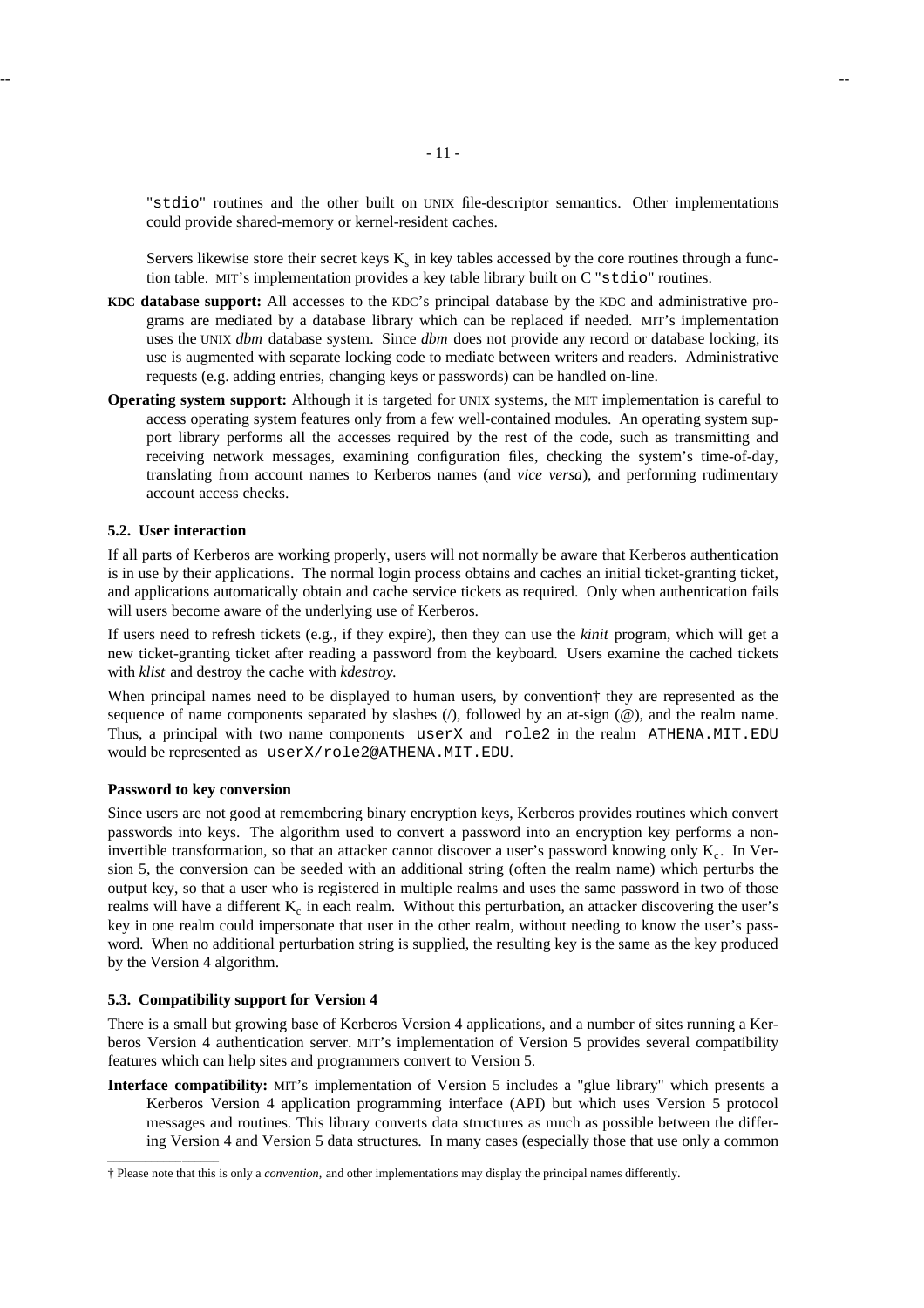subset of the Version 4 library functions), an application originally written for Kerberos Version 4 need only be re-linked with this library and the remainder of the Version 5 code to use Version 5 protocols. However, such applications will no longer be compatible with older peer processes, which would still expect the Version 4 messages, and continued maintenance may be made more difficult.

- **A generic authentication interface:** The Generic Security Services API (GSSAPI) [Lin91] is an authentication-system independent programming interface which is currently being developed by the Common Authentication Technology Working Group within the Internet Engineering Task Force. The GSSAPI provides a convenient abstraction boundary for applications writers who wish to take advantage of multiple authentication systems (even ones not yet invented), without needing to be aware of any of the details of those systems. Since the GSSAPI only provides access to those basic authentication services which form a common denominator across different authentication systems, applications which need access to specialized features provided by a particular authentication system will still need to code to that system's native interface. However, the basic functionality to which the GSSAPI provides access should be sufficient for the majority of applications. MIT provides a binding of this interface to the Kerberos Version 5 implementation.
- **Protocol compatibility:** For those sites which wish to convert the Kerberos server to provide the features of Version 5, a compatibility mode may be enabled on the KDC which causes it to accept Version 4 format KDC requests and respond with Version 4 format tickets and messages, as well as accepting Version 5 format requests. This allows an administrator to convert a Version 4 installation to Version 5 slowly, by supporting the old users with the compatibility code. After some grace period, the Version 4 compatibility would be turned off. If a user wishes to use both Version 4 and Version 5 programs simultaneously, the user's key must be encoded using the Version 4 style string-to-key algorithm; the Version 5 response will include information in the pre-authentication data of the ticket response to indicate which string-to-key algorithm should be used by the Version 5 client.
- **Interface coexistence:** The MIT Version 5 libraries were purposely designed to allow an application to simultaneously support both Versions 4 and 5, and this is the suggested compatibility mode. The telnet [Pos83] program distributed with the MIT code can automatically choose an authentication system to use when it connects to a remote system, based on what credentials the user holds and what Versions of authentication the remote telnet server will accept. It implements the current draft specifications of the authentication [Bor92a] and encryption [Bor91] options for both Kerberos Version 5 [Bor92b] and Kerberos Version 4 [Bor92c] authentication systems.
- **Program compatibility:** Another possible compatibility mode can be fabricated by maintaining separate copies of network applications which use Version 4 and Version 5 protocol messages. The user would use a generic name for the application, and the application would try each authentication system in turn, by executing a separate copy of the program for each system (see Figure 6). When authentication is successfully completed, the application would proceed as normal. On both the client and server sides of the application, this approach requires two copies of the same program, each linked with a different authentication system. The different versions of the server would each accept requests at different network ports, and the different clients would only send a request to the server which supports its authentication type.

This approach could be mixed with the glue library and/or single-server approaches, by creating the separate clients using the glue library and/or using a single server program which understands both protocols.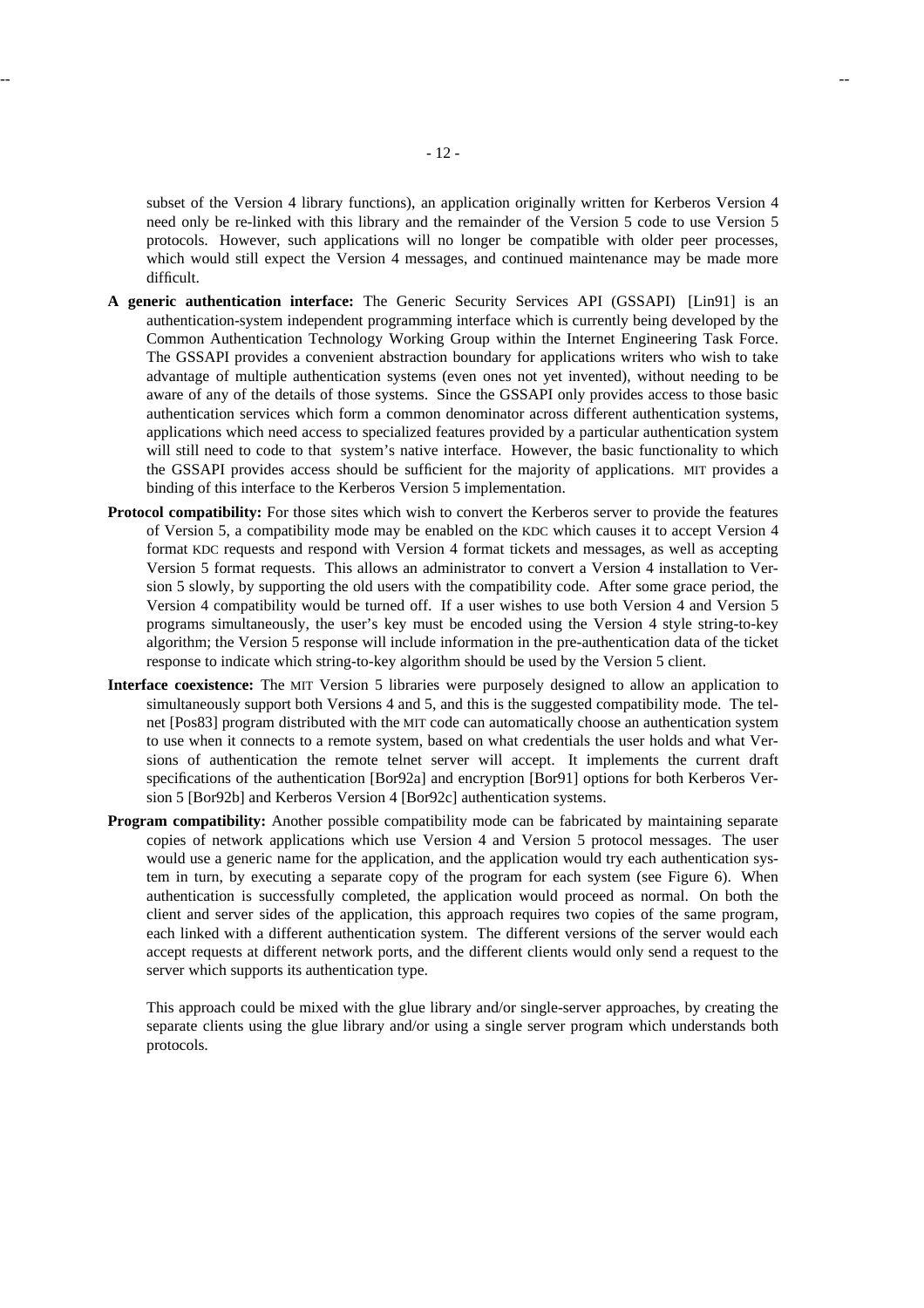

**Figure 6:** *Implementing protocol compatibility by executing separate programs*

### **6. Future work**

Version 5 of Kerberos is a step toward the design of an authentication system that is widely applicable. We believe the framework is flexible enough to accommodate future requirements. Some items we expect to add to Kerberos in the near future include:

- **Public-key cryptosystems:** The encryption specifications in Kerberos Version 5 are designed primarily for secret-key cryptosystems, but we are considering support for public-key cryptosystems. One advantage of such support will be the ability to interoperate with the evolving certificate infrastructure for Privacy Enhanced Mail. There is also work proceeding on the development of a hybrid Internet Authentication System (IAS) that will provide interoperability between Kerberos and public key based systems such as Digital Equipment Corporation's DASS [Tar91].
- **"Smartcards":** Several companies manufacture hand-held devices which can be used to augment normal password security methods, and there is strong interest within the industry to integrate one or more of these systems with Kerberos. Work is underway to use the pre-authentication data field to pass the additional information needed to use such devices.

In the more distant future it might also be possible to program a smartcard to directly take part in the Kerberos protocol. To do so would require special hardware to support communication between the smartcard and the workstation (so that the smartcard could communicate with the KDC). The advantage of such an approach is that the initial Kerberos exchange could take place without making the user's password available to a potentially untrusted workstation.

- **Remote administration:** The current protocol specifications do not specify an administrative interface to the KDC database. MIT's implementation provides a sample remote administration program which allows administrators to add and modify entries and users to change their keys. We would like to standardize such a protocol. Some features we would like to add include remote extraction of server key tables, password "quality checks," and a provision for servers to change their secret keys automatically every so often.
- **Database propagation:** The current implementation provides reliable KDC service by a periodic bulk-copy of the KDC database to slave KDC machines. It might be more convenient and/or efficient to build the KDC on distributed database technologies. However, to insure that an attacker cannot illegitimately obtain any database entry, the technology must provide for private secure transmission of the database elements to each server,
- **Validation suites:** The current implementation does not include a complete validation suite to verify that the protocol is properly implemented. Such a suite could prevent future security problems in the case of a faulty implementation, and would help facilitate interoperation of diverse implementations.
- **Applications:** There are many network applications that would benefit from the addition of authentication. Among the highly visible examples are electronic mail, popular bulletin-board systems (such as Usenet), and distributed file systems. It is hoped that application designers will consider authentication and related security services when designing their protocols. The generic application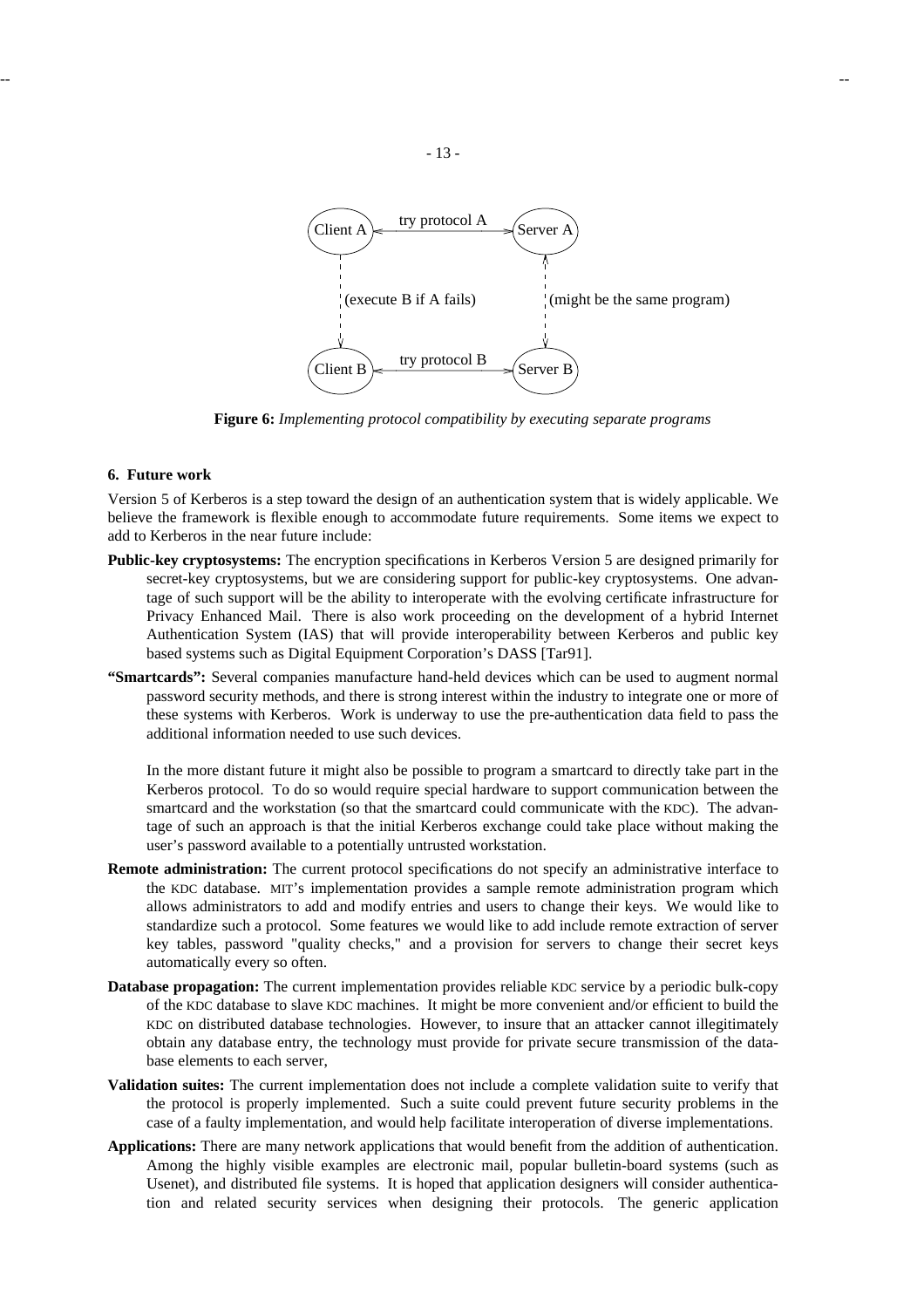programming interface should go a long way toward making it possible to do so.

### **Acknowledgements**

The work described here has been the result of many MIT Project Athena and MIT Network Services staff members' visions, ideas, and hard work.

The authors would especially like to thank Steve Bellovin, Jennifer Steiner, and Ralph Swick for their comments on early drafts of this paper.

### **REFERENCES**

- Bel90. S. M. Bellovin and M. Merritt, ''Limitations of the Kerberos Authentication System,'' *Computer Communications Review* **20**(5), pp. 119-132 (October 1990).
- Cha90. George A. Champine, Daniel E. Geer, and William N. Ruh, ''Project Athena as a Distributed Computer System,'' *IEEE Computer* **23**(9), pp. 40-50 (September 1990).
- Bor91. D. Borman, Editor, ''Telnet Encryption Option,'' Internet-Draft, Internet Engineering Task Force, Telnet Working Group (July 1991).
- Bor92a. D. Borman, Editor, ''Telnet Authentication Option,'' Internet-Draft, Internet Engineering Task Force, Telnet Working Group (February 1992).
- Bor92b. D. Borman, Editor, ''Telnet Authentication: Kerberos Version 5,'' Internet-Draft, Internet Engineering Task Force, Telnet Working Group (February 1992).
- Bor92c. D. Borman, Editor, ''Telnet Authentication: Kerberos Version 4,'' Internet-Draft, Internet Engineering Task Force, Telnet Working Group (February 1992).
- Dav90. Don Davis and Ralph Swick, ''Workstation Services and Kerberos Authentication at Project Athena,'' Technical Memorandum TM-424, MIT Laboratory for Computer Science (February 1990).
- Jue85. R. R. Jueneman, S. M. Matyas, and C. H. Meyer, ''Message Authentication,'' *IEEE Communications* **23**(9), pp. 29-40 (September 1985).
- Koh89. John T. Kohl, ''The Use of Encryption in Kerberos for Network Authentication,'' in *Crypto '89 Conference Proceedings*, International Association for Cryptologic Research, Santa Barbara, CA (August 1989).
- Koh92. John T. Kohl and B. Clifford Neuman, ''The Kerberos Network Authentication Service,'' Version 5 Revision 5, Project Athena, Massachusetts Institute of Technology (April 1992).
- Lin91. John Linn, ''Generic Security Service Application Program Interface,'' Internet-Draft, Internet Engineering Task Force, Common Authentication Technology Working Group (June 1991).
- Lom89. T. Mark A. Lomas, Li Gong, Jerome H. Saltzer, and Roger M. Needham, ''Reducing Risks from Poorly Chosen Keys,'' *Operating Systems Review* **23**(5), pp. 14-18 (December 1989).
- Mer90. Ralph C. Merkle, ''Fast Software Encryption Functions,'' in *Crypto '90 Conference Proceedings*, International Association for Cryptologic Research, Santa Barbara, CA (August 1990).
- Mil87. S. P. Miller, B. C. Neuman, J. I. Schiller, and J. H. Saltzer, *Section E.2.1: Kerberos Authentication and Authorization System,* M.I.T. Project Athena, Cambridge, Massachusetts (December 21, 1987).
- FIPS46. National Bureau of Standards, U.S. Department of Commerce, ''Data Encryption Standard,'' Federal Information Processing Standards Publication 46, Washington, DC (1977).
- FIPS81. National Bureau of Standards, U.S. Department of Commerce, ''DES Modes of Operation,'' Federal Information Processing Standards Publication 81, Springfield, VA (December 1980).
- Nee78. Roger M. Needham and Michael D. Schroeder, ''Using Encryption for Authentication in Large Networks of Computers,'' *Communications of the ACM* **21**(12), pp. 993-999 (December, 1978).
- Neu91. B. Clifford Neuman, ''Proxy-Based Authorization and Accounting for Distributed Systems,'' Technical Report 91-02-01, Department of Computer Science and Engineering, University of